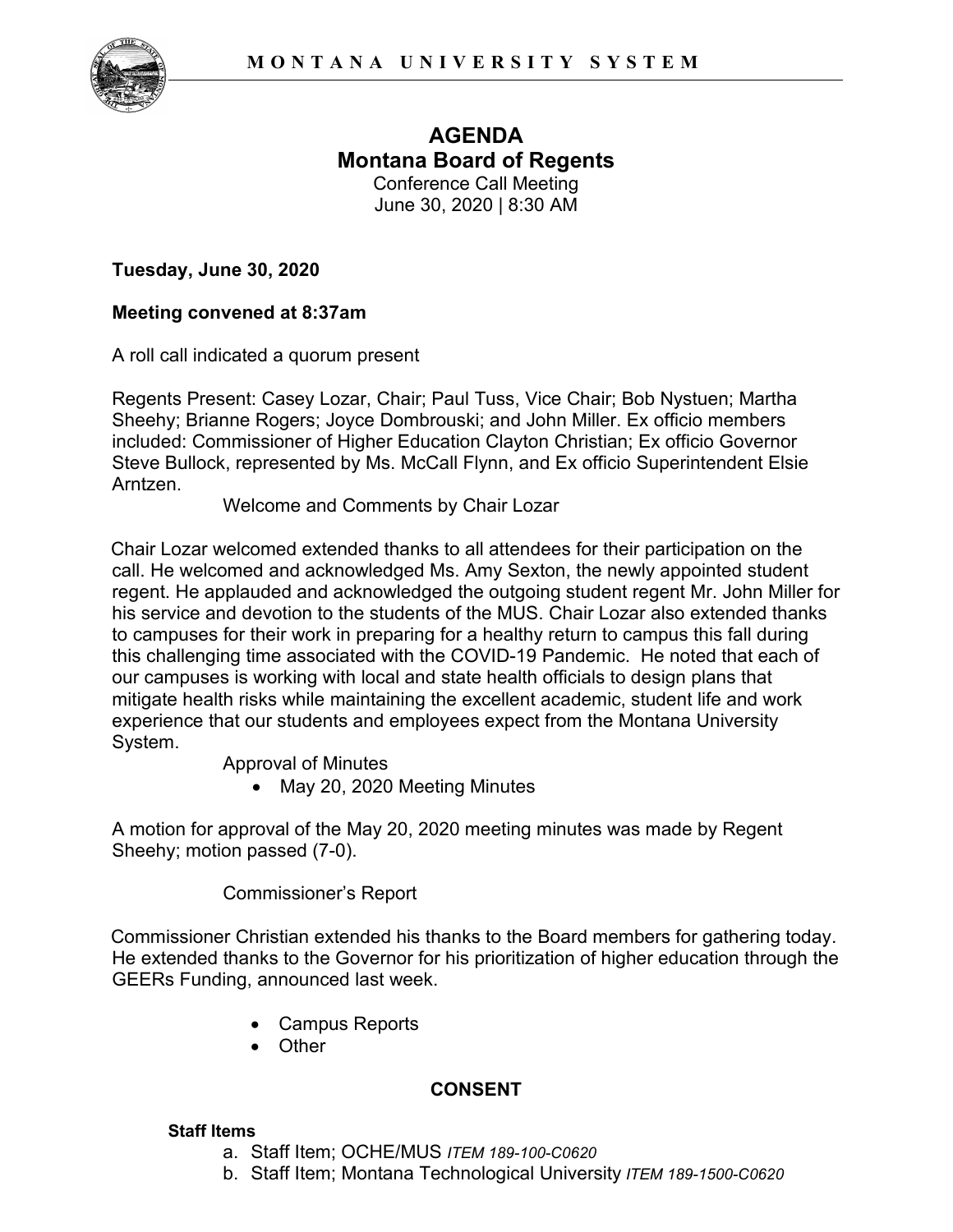- c. Staff Item; MSU Bozeman *ITEM 189-2000-C0620*
- d. Staff Item; MSU Billings *ITEM 189-2700-C0620*
- e. Staff Item; MSU Northern *ITEM 189-2800-C0620*
- f. Labor Agreement; OCHE/MUS *ITEM 189-101-C0620 | Attachment #1*

### **Emeriti Items**

- g. Gaines; MSU Bozeman *ITEM 189-2001-C0620*
- h. Campbell; MSU Billings *ITEM 189-2701-C0620*
- i. Dell; MSU Billings *ITEM 189-2702-C0620*

#### **Other**

j. Revision to BOR Policy 706.1; OCHE/MSU *ITEM 189-102-C0620 | Attachment #1*

A motion for approval of the consent agenda, items a.-j. was made by Regent Nystuen; motion passed (7-0).

## **ACTION**

a. Request for Authorization to Plan a New Dining Facility; UM-Missoula *ITEM 189-1002-C0620 | Attachment #1*

Mr. Ron Muffick, Director of Operations and Administration at OCHE, presented this request, consistent with the provisions of MCA 18-2-102(2)(b), MCA 20-25-302(6), and Board of Regents Policy 1003.7, for the Board of Regents to authorize the University of Montana to proceed with programing and schematic design for a new dining facility on the UM-Missoula campus. This authorization provides authority for a total of \$360,000.

A motion for approval of action item a. Item 189-1002-C0620 was made by Regent Dombrouski; motion passed (7-0).

> b. Request for Authorization to Restructure the ASUM Activity Fee; UM-Missoula *ITEM 189-1003-C0620 | Attachment #1 | Attachment #2 | Attachment #3*

Deputy Commissioner Tyler Trevor presented this request for the Board of Regents to approve an off-cycle request for a student driven fee brought forward by the Associated Students of University of Montana (ASUM), in conjunction with UM Administration, requesting authorization, in accordance with Board of Regents' Policy 940.12.1, to restructure the opt-out Sustainability ASUM Activity fee to include a mandatory rate of \$6 per semester for any student taking one (1) credit or more. Discussion followed.

A motion for approval of action item b. Item 189-1003-C0620 was made by Regent Tuss; motion passed (7-0). Discussion followed.

c. Level II Proposal | Executive summary

Deputy Commissioner Tessman spoke to the process related to this submission. He reviewed UM Missoula's request for authorization to establish a B.S. in Public Health. Discussion followed.

A motion for approval of action item c. Level II Proposal was made by Regent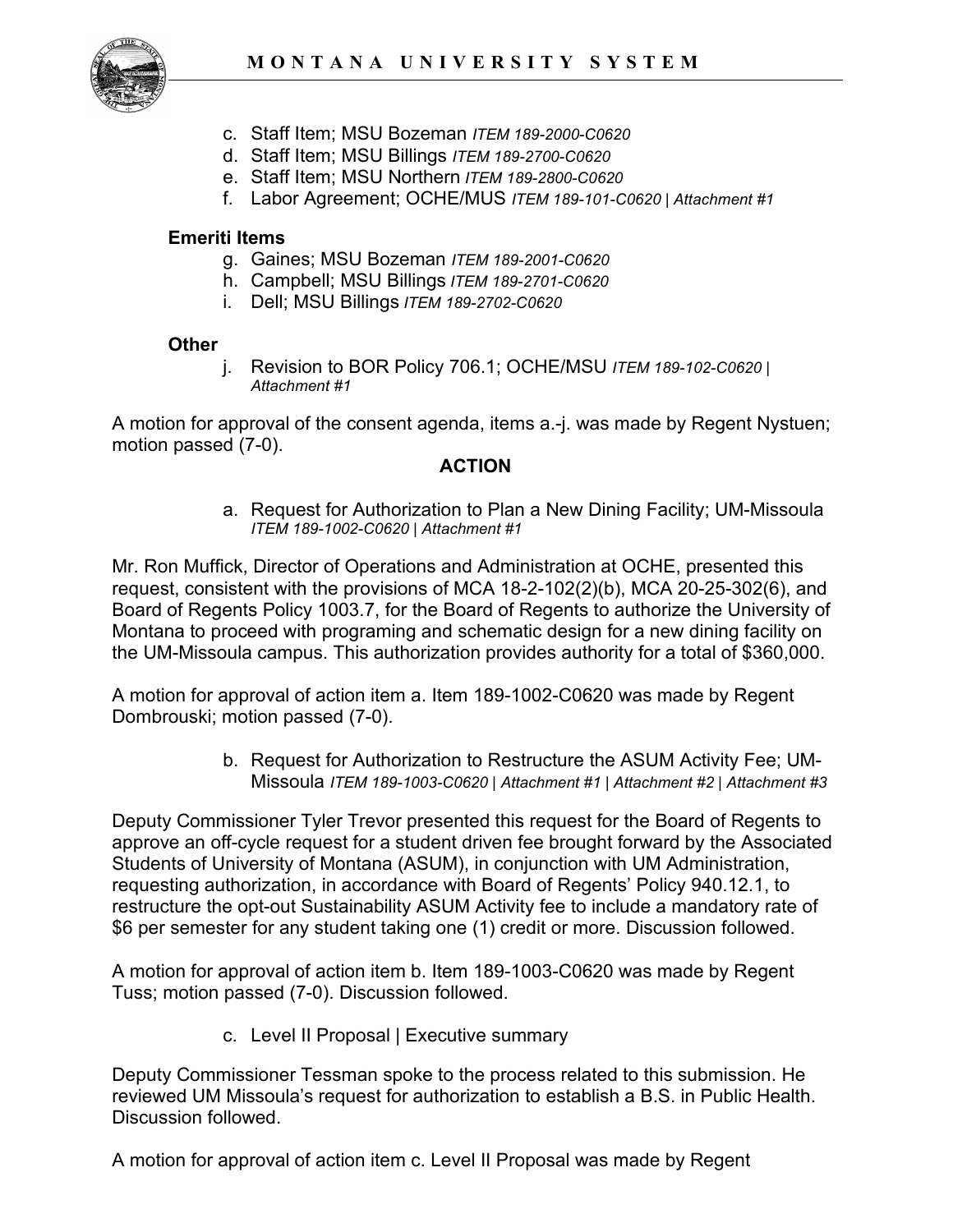

Dombrouski; discussion followed. The motion passed (7-0).

#### **INFORMATION**

a. Healthy Fall Task Force Update

Deputy Commissioner Tessman provided an update to the Board regarding the Healthy Fall Task Force. He noted that in early June the Task Force finalized planning guidelines for campuses. The guidelines focused on the student-academic experience with additional focus on HR, health, budget and financing across the state. These guidelines helped campuses to shape their own internal plans. Currently about half of campuses have submitted their detailed plans for the upcoming fall semester. He reiterated that the task force was not charged with the creation of specific campus plans. Discussion followed.

## Public Comment

Tammy Harris MFPE spoke in support of the Commissioner's Office for their willingness to have conversations related to COVID-19 and extend appreciation for the discussions on a weekly basis.

James Flanagan, ASUM Vice President expressed support and thanks to the Board for the conversation related to the Healthy Fall Task Force.

Chris Palmer, a member of the Faculty Senate at UM Missoula, spoke in support of previous comments made related to preparations for Fall and mask mandatory requirements.

Regent John Miller extended his thanks to the Board, OCHE, and the campus administrators, faculty, and staff across the MUS for the honor to serve as a student regent.

Chair Lozar convened an executive session. He determined that the matters of discussion relate to matters of individual privacy and that the demands of individual privacy outweigh the merits of public disclosure.

#### 10:00 AM Executive Session

- Honorary Doctorate Nomination MSU
- Annual Review President Cruzado
- Annual Review President Bodnar
- Annual Review Commissioner Christian
- Board of Regents Training and Self-Evaluation